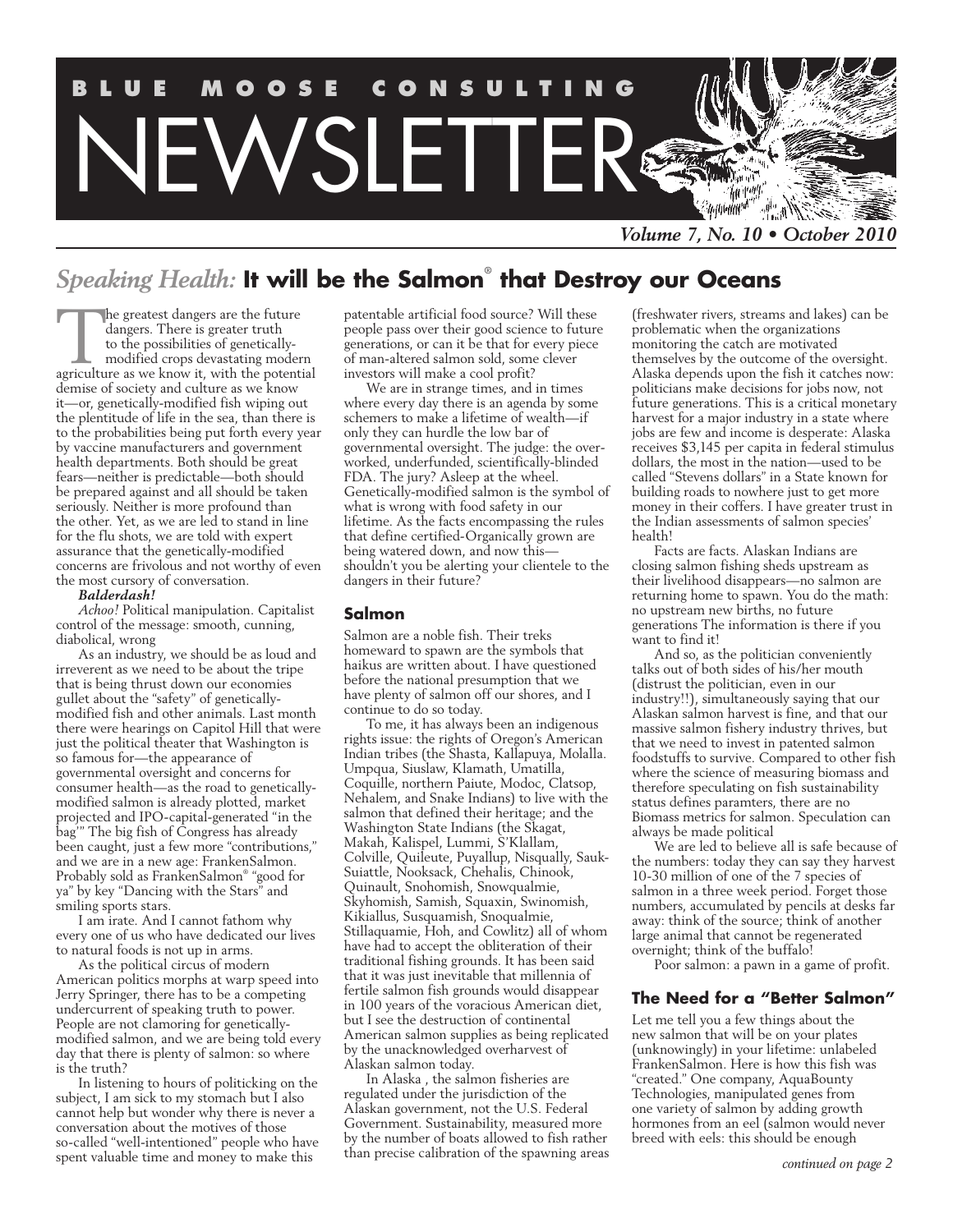### **Salmon**®

*continued from page 1*

for outrage!! Talk about playing God!?) and created a fish that has none of the life patterns of a regular fish, and which grows to be gigantically larger than a normal real salmon. "Modified genes."



Wild salmon switch on their growth hormones twice a year to eat with zest at the times that evolution has dictated. Their growth hormones are "on" in the Spring and Summer, and they are "off" in the other seasons when food is more scarce. The regulatory genes of these FrankenSalmon are changed, and they eat and grow all year round—and are therefore monster-sized, which the "manufacturers" love. More meat: more profit.

The proposal is that these fish will be grown in enclosed covered places—the original research was conducted in Canada but the farms will be with cheaper labor in Panama (at the crossroads of two oceans) and the assertion is that these fish will never inter-breed with wild species. This flies in the face of facts about the concerns already manifested over farm-raised salmon and wild interacting; or the problems caused by silver carp escaping fish farms in Illinois and devastating the fish ecosystem in the Great Lakes, and countless other examples in the U.S. and abroad!

The company boasts that there is little concern for this monstrous fish destroying the food chains of the ocean because, they proudly claim, they have rendered the "salmon-eel thing" sterile. What they do not shout is that the thing is 98% sterile. All the GM fish are females, and are at least 2% fertile. Hmmm. Margins of error.

The FDA intends to rule on whether you can tell if the fish is noticeably different in

### **Booth Schedule Expo East 2010**

| <b>Bluebonnet Nutrition2621</b> |  |
|---------------------------------|--|
| Nordic Naturals 1811            |  |
| Himalaya Herbal Healthcare 1827 |  |
|                                 |  |
| <b>Essential Formulas 2415</b>  |  |
| Mushroom Science2234            |  |
| Surya Brasil 2467               |  |
| Oxylent/Vitalah  1608           |  |
| Sovereign Silver 2037           |  |
| Olbas Herbal Remedies 3241      |  |
| Bass Brushes 2088               |  |

taste or composition (nutritional profile) to other salmon, and that is as far as the learned scientists will go: no questions as to the issues of the disease inherent in fish farms: the only judgment is on size and growth patterns.

Ironically, this FrankenSalmon would have the same flaw as farm-raised salmon: a higher Omega-6 to Omega-3 ratio. Therefore, the salmon would not provide the main constituent that makes certain fish like cold-water anchovy and sardines so valuable—their high percentage of Omega-3 EPA and DHA!! But why dwell on facts.

Salmon is also consumed voraciously for its protein, and so their argument is that we could grow fish fast in controlled pens near cities and feed people. Fast food: not wild fish and not healthy food…just food owned by the patent-holders.

### **73 Fish a new trans-genic Species makes**

Since there is an allergenicity associated with the parvalbumin of fin fish that affects 0.1% of the world population (and those people know it), the FDA has to survey the science presented to by the manufacturers to see if there is a cogent concern for this allergenicity possibly increasing in the FrankenSalmon. In one radio program discussing the Congressional hearings, a senior scientist for Consumers Union tore apart the presented research, showing that the "makers" had no data to make any conclusion that allergens would not present themselves in a products form a mass-manufactured production facility. The manufacturers tested a total of 73 fish (as a proof to introduce a new protein into our food chain), and tested for levels of markers that would never reasonably find a negative result, and presented this trite data

### **Did you know?**

The three Herbal Formulations on sale by **Himalaya Herbal Healthcare** are comprehensively-studied through undeniable research. Effectiveness you can trust – *MindCare*® —79 total papers (45 clinical); *StressCare*® —160 total papers (136 clinical); and *ImmunoCare*® —121 total papers (clinical 110). Learn to recommend these formulas for immune support, stress concerns and for the benefit of all mental functions

hoping the scientists would be asleep, turn a blind eye or ignore what they were asked not to look for. The FDA questioned nothing, saying they could see no verifiable levels of harm in the data with these 73 fish in the data presented. Bingo.

The initial objections are valid. First, because a weak test was performed, does that mean that no allergens would appear in a world herded to mass consumption of this fish-eel thing? Doesn't the patent-holder have to present a greater degree of scientific certainty? There was loud objection that the data was sloppy, incomplete and that at least more study was necessary. The speaker for the manufacturer attacked the consumer advocate vehemently: his job as hatchet-man.

The two concerns raised—and there are probably more—were the manipulation of growth hormone (even in a sterilized animal) and the prospects for dangerous reactions upon human consumption. The second concern was for the actual manipulation of genes, and the effects on the end consumer, leading directly into concerns with insulin

*continued on page 6*

### **In the News**

### **More Scientific Information concluding that natural triglyceride form fish oils are more bioavailable than free fatty acids or ethyl esters: possibly 50% higher**

Are you sharing this information with your customers? Do you understand the distinctions? Note that most high EPA/DHA products are not triglyceride form! Yet, Nordic Naturals only manufacturers Natural Triglyceride Form fish oils. Stock the finest Natural Triglyceride form fish oils:

### Nordic Naturals and Bluebonnet Nutrition

http://www.nutraingredients-usa.com/Research/Omega-3-bioavailability-Scientistslift-the-lid-on-which-forms-work-best/?c=WqUgtFMVBwvfMUqk3GwHFg%3D%3D&u tm\_source=newsletter\_daily&utm\_medium=email&utm\_campaign=Newsletter%2BDaily

- from researchers from the University of Copenhagen and Aalborg Hospital; Dr. Dyerberg.
	- Aalborg Hospital is the largest hospital in Northern Jutland, Denmark.
- University of Copenhagen is the largest institution of research and education in Denmark
- Jorn Dyerberg MD, Professor, DMSc, Dr.h.c., (Copenhagen University Institute of Human Nutrition) is one of the world's leading authorities on the health benefits of Omega-3 fish oils. In 1971, Dr. Dyerberg published a landmark study in *The Lancet*

regarding heart heath. In the early 1970s, he led a research team that studied blood lipid levels among the Inuit population in Greenland . He has been involved in over 350 published studies on the subject.

• the tests included EE, rTG, FFA, and FBOs.

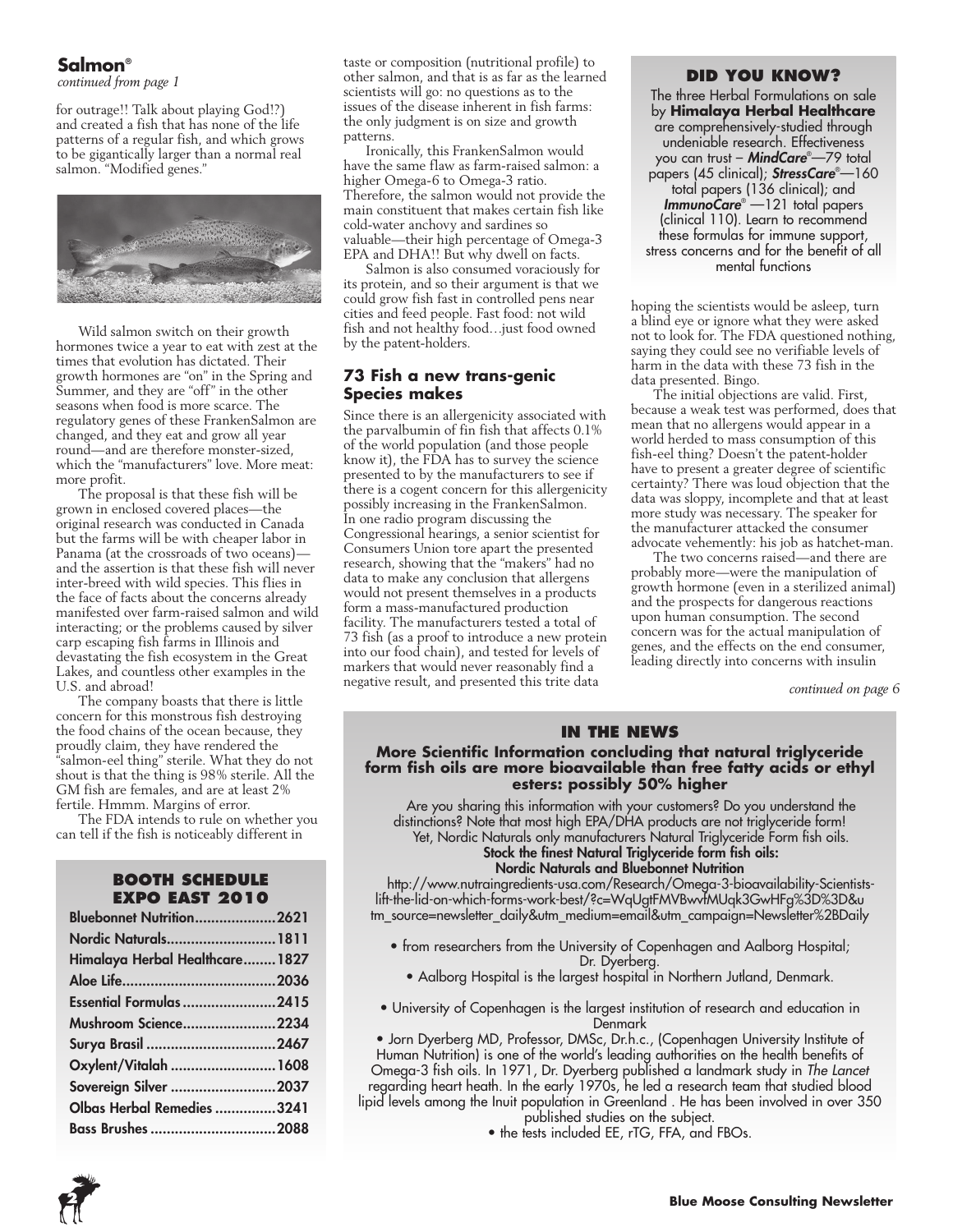

*Sales, Sales, Everywhere are Sales* Winter is Liquid Herbal Extract Season Highlight & Profit from the Herb Pharm **Winter Immune Promotion**

*~~~~~~~~~~~~~~~~~~~~~~~~~~~~~~~~~~*

## **Expo East Show Special \$100 – 499 15% off \$500+ 20% off**

*(before discount)*

Buy-in Dates: October 11-22 Remember to mention Show Discount when placing order/ Discount available on direct wholesale orders only *~~~~~~~~~~~~~~~~~~~~~~~~~~~~~~~~~~*

**HERBAL TELE-TRAINING SERIES: DIGESTIVE HEALTH** 

– FEATURING: Chamomile liquid extract • Ginger liquid extract Peppermint Spirits • Digestive Bitters Compound Neutralizing Cordial Compound

**October 21st, 2 + 7 PM** *Ask your BMC rep for details, links + call-in number*



HERBAL HEALTHCARE

**15% OFF Mix & Match Select Items**

**• Herbal Formulations** *Stress, Brain & Immune Formulas* ImmunoCare® 120 + 240 Vcaps MindCare® 60 + 120 Vcaps StressCare® 120 + 240 Vcaps

#### ~~~~~~~~~~~~~~~~~~~~~~~~~~~~~~~~~ **• ALL Himalaya Pure Herbs • 60 Gluten-Free Caplets No Magnesium Stearate or binders**

~~~~~~~~~~~~~~~~~~~~~~~~~~~~~~~~~ **• Organique by Himalaya Personal Care** *Facial Care Products* Exfoliating Walnut & Wood Apple Face Scrub Hydrating Face Wash Invigorating Face Wash Neem & Turmeric Face Wash Neem & Turmeric Cleansing Bar Nourishing Face Moisturizing Lotion Nourishing Night Cream Refreshing Lavender & Rosemary Cleansing Bar Soothing Lotus Flower LipCare (24 display) ~~~~~~~~~~~~~~~~~~~~~~~~~~~~~~~~~

**EXPO EAST SALE** *Special for EXPO East Attendees* **15%** all supplements & personal care. Shippers **25%** Expo East Booth 1127



**New Items in October**

Ask your BMC rep for details + launch dates Liquid Vitamin D 400 iu, 1000 iu and 2000 iu, citrus

Icelandic Cod Liver Oil liquid Icelandic Cod Liver Oil liquid softgels, lemon

### ~~~~~~~~~~~~~~~~~~~ **Bluebonnet Sports Line**

"look for the black cap"

- l-arginine 1000 caplets
	- l-glutamine powder • amino acid 1000

and the launch of the 8pak trials sizes of whey protein packets and dual action protein

### ~~~~~~~~~~~~~~~~~~~ **Expo Trade Show Deal 18% off Line drive**

one (1) order during buy-in dates October 11-22 must mention "Show Deal" when placing order

Expo East Booth 2621

Not represented by BMC in NJ Not represented by BMC in NJ, SC



Pure and Great Tasting Omega Oils

# *Back in stock...* **#53787 – Baby's DHA 2oz**

*for baby*, Nordic Naturals fish oils surpass all national & international pharmaceutical standards for freshness. Every batch of Nordic Naturals fish oils is 3rd-party tested to guarantee exceptional freshness + purity levels, & is free from heavy metals and environmental toxins.\*\* *Purity unparalleled!*  (\*\* no detected levels of heavy metals at 0.1 ppm.; dioxins at 2.0 ppt; dioxin-like PCBs at 1.0 ppt)

*Baby's DHA is a natural triglyceride form fish oil for optimal absorption*

*Award-winning Products, Superior Technology Freshness & Purity Guaranteed by 3rd Party Testing NOT an internet discount line!! Demos, Coop Advertising: supporting Your store Superior absorption Natural Triglyceride products Products for every customer need in many sizes*

Nordic Naturals leads on the issue of ocean sustainability Visit the Nordic website, http://www.nordicnaturals.com/ planetnordic

and click on the subjects, "*Sustainable Fishing Practices*," "*Facts on Overharvesting*."

**Expo East Deals** *For show attendees: ask your BMC rep for details* Expo East Booth 1811

Not represented by BMC in NJ, SC

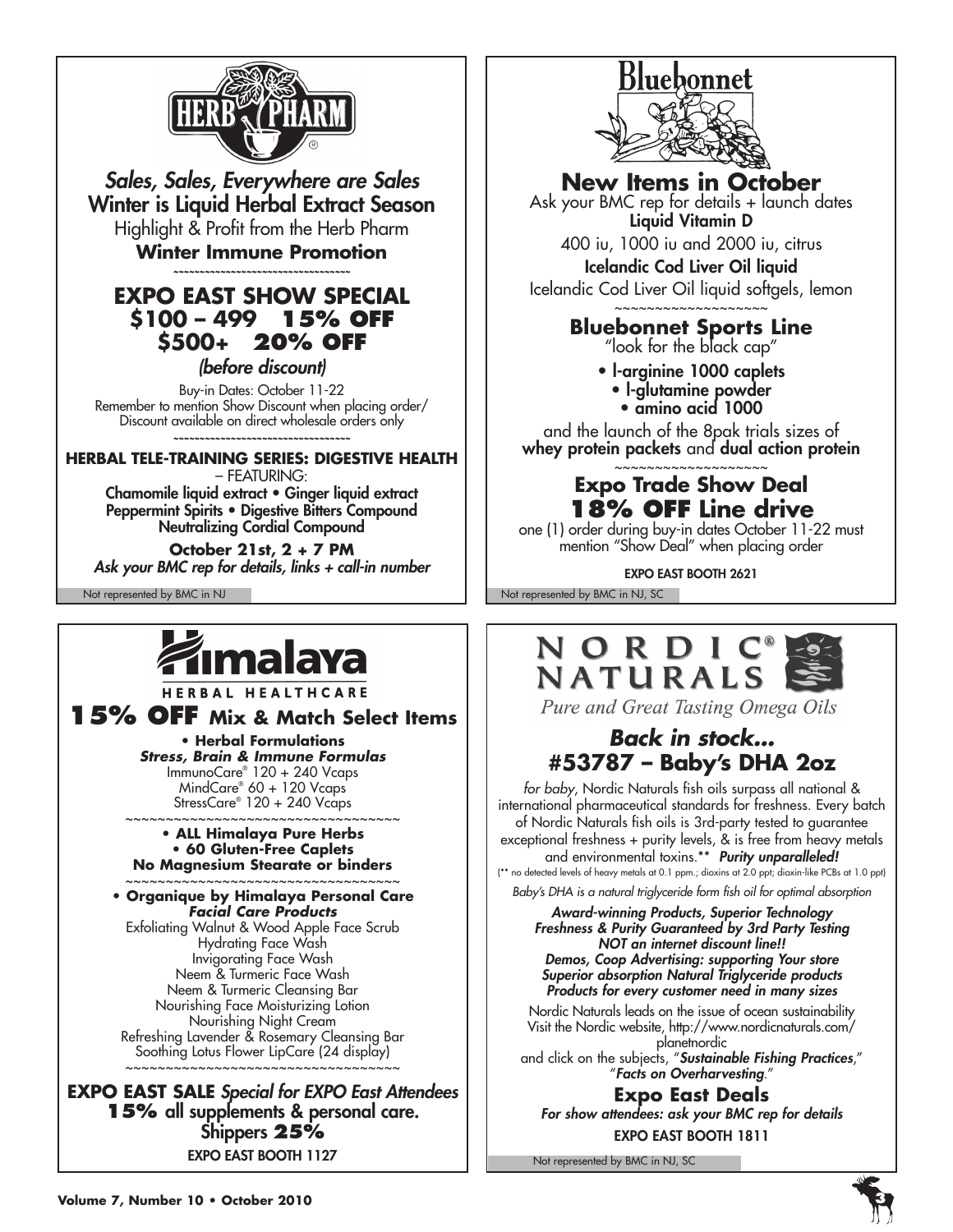

### **October Promotion** *Promo so successful it is extended one*

*more month*

## **15% Off Mix & Match 12 cannisters New Stores!!**

*Original Juvo, JuvoSlim, Juvo SuperFood, YogaFood*

ORAC VALUES (Estimates)/serving size

**Original Juvo 1477**/40g 55 ingredients for an on-the-go meal. Best-seller. USDA-Certified Organic by QAI

**JuvoSlim 4200**/40g Slimming, weight-loss + proper nutrition. USDA-Certified Organic by QAI

**Juvo SuperFood 547**/6g Darker Green color; immune booster USA-Certified Organic by QAI

**Yoga Food 7040**/40g Highest ORAC value; contains calming herbs. USDA-Certifed Organic by QAI



*Time to STOCK UP for Olbas*®  *Season* **Expo East Show Deals 10% Line Drive & Counter Displays 15% Floor Displays**

Buy-in dates: Oct. 1-30 Olbas® Floor Displays are a great way to increase sales of all Olbas® products and fill every section with the versatile selection of products. A great time to get a goodie bag of samples when buying direct….

*~~~~~~~~~~~~~~~~~~~~~~*

### **Olbas**®  **Herbal Remedies**

Olbas® Oil: carry all three (3) sizes at this time of year—32 oz. .82 oz, 1.65 oz. Analgesic Salve (1 oz tube) Cough Syrup (4 oz) **Herbal Bath**  $(4 \text{ oz.} + 8 \text{ oz.} \text{ bottle})$ **Inhaler:** carry the counter display, and the clip strip in many places for solid sales Instant Herbal Tea (7 oz can) **Lozenges: 24 ct** Pastilles: 1.6 oz box

VISIT OLBAS BOOTH #3241 to place your Show Order & Pick Up Your Free Gift! View Olbas' New Film, and find out how you can win an Apple® **iPad** From Olbas®



**October Sales Promotions**

### **1. Personal Gel** 4 oz **15% off** in units of 12 ea.

Personal Gel Lubricant is a silky non-staining gel that is very healing to delicate tissues, and works wonderfully for menopausal women experiencing dryness or active adults. With Organic Aloe Vera, Calendula, Allantoin, Vitamins A, E, D + Zinc, this formula is very soothing and effective in restoring a natural moisture balance. Free of strong scents and unnecessary manufacturing aids, this formula performs well, is cleaner than similar products and reports have verified for years that it works!!

Great for women experiencing unhealthy tissue, Chronic Yeast Infections, Chemo-Therapy, Menopause, Dryness and Sensitivity. Gel is not a spermicide or contraceptive. Safe if ingested. Safe for Latex. For dryness or lubrication, this product pleases! Try it you will love it! 4 oz.

**2. Daily Greens** Buy six (6) powders, get three (3) Daily Greens tabs **FREE**

**3. Expo Attendees** Buy 2-6 cases, get **10% off** Buy 6 + cases, get **20% off** Show attendees only

Expo East Booth 2036

### wellinhand **ACTION REMEDIES Topically Applied Herbal Answers October Direct Deals** • Zero Zits Kreamy Kleanzer: Moisture Marvel For normal to dry skin • Sea Bath: Cold & Flu • Sleep Rescue® • Exfolio Crème: Chamomile **15% OFF** for Direct Orders only *~~~~~~~~~~~~~~~~~~~~~~* **Exfolio Cremes: NEW + NICE** Natural Moisture Rescue Polishing Creams. Luxurious Exfoliation Without the Aggravation—No Stirring, Mess or Spills! **Crystal Sea Baths:** Botanical Seaweed Baths Gluten free + Vegan **Sleep Rescue**® **:**  The world's FIRST topically applied sleep aid!

*Guaranteed effective safe and natural, herbal and aromatherapy alternatives*



### **Essential Formulas is excited about the East Coast launch of Dr. Ohhira's Propolis PLUS:**

**Propolis PLUS**, the newest product from Dr. Ohhira's renowned line of award-winning dietary supplements, combines a unique & consistently-potent Brazilian Green Propolis with Flax Oil Omega-3s, complete probiotic support, and the anti-inflammatory antioxidants Vitamin  $E +$  Astaxanthin. There is simply no other singleproduct combination like this on the market today!!

Join Essential Formulas at booth 2415 for two book signing events:

*The Truth About Beauty* author, Kat James – Thursday, October 14th at noon. and *Fat Flush for Life* author, Ann Louise Gittleman Ph.D.

– Friday, October 15th at 1 pm

*~~~~~~~~~~~~~~~~~~~~~~* **Expo East Show Deals 15% off** with a mix/match of 24 or more items. **10% off** all other orders w/free shipping on all show orders.

*~~~~~~~~~~~~~~~~~~~~~~*

Registered Vegetarian by the American Vegetarian Association. *Certified Vegan:* Dr. Ohhira's Kampuku Beauty Bar, Dr. Ohhira's Essential Living Oils. *Certified Vegetarian:* Dr. Ohhira's Probiotics 12 PLUS, Dr. Ohhira's Propolis Plus

Expo East Booth 2415



*Finest Quality Hair, Body and Skincare Accessories*

## **Expo East Show Deal**

*for attendees only. orders placed at the show*

### **25% off + FREE Shipping**

### *Did you know?*

Bass Brushes are not just the oldest and largest Hair and Comb company in the natural channel. They also carry an exceptionally wide range of Bath and Body Tools as well. As we enter the season where more people buy bath products, consider expanding your set to include these finest-quality products.

• 100% Natural Bristle Body Brushes

- Loofahs
- Sisal Handmitts
- Bath Sponges
- Spa Gift sets • Children's TerriMitts and Tub Toys

**www.thehairdoccompany.com since 1979**

Expo East Booth 2088

Not represented by BMC in NC, NJ, PA

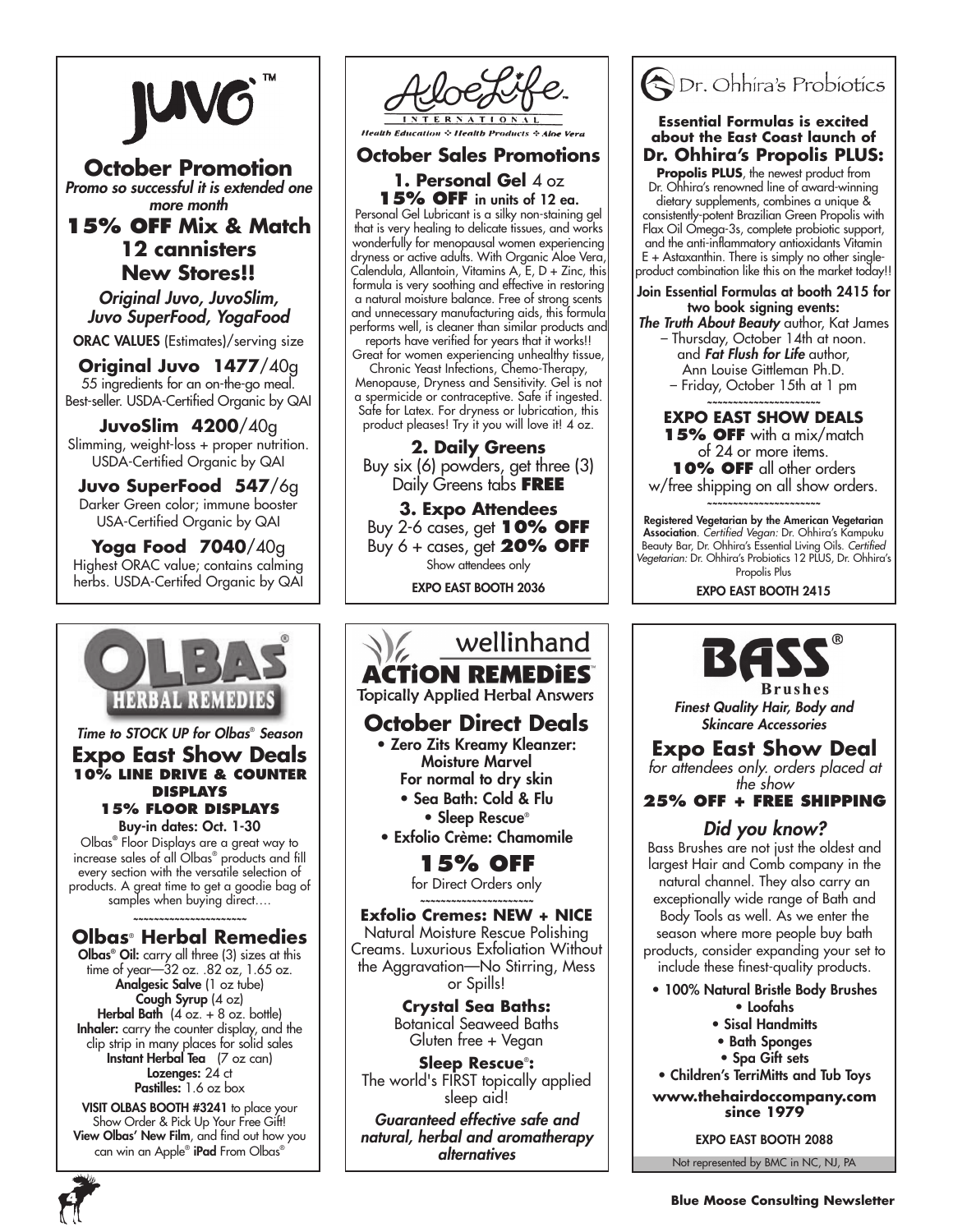

*Remember* The next 6 weeks are the premiere weeks for hair coloring in the entire year

### **Expo East Show Deal**

*Stock up, end-cap, promote and educate*

**25% off\*** \*Show Deal for attendees only stores that bring orders to the booth at the show will get a discount **25% off**  the orders and other treats

*New products in the works: hear the news 1st at Expo East* Expo East Booth 2467

**Stock up, Sell and Help** *Every Year more and more people are finding the benefits of Immune Health Basics Wellmune WGP* ® *as the essential daily immune support ~~~~~~~~~~~~~~~~~~~~~~* **October Special** *6 each per SKU* **10%** *9 each per SKU* **15%** *12 each per SKU* **20%**

CLINICALLY PROVEN IMMUNE SUPPORT

immune **HEALTH BASICS** 

# **PERFECT® ORGANICS**

**Join the Organic Beauty Revolution**

# *Expo East Promotion* **15% off Line drive\***

*\*All items except Lip & Cheek Shimmers*

New and Existing accounts \* on orders placed between October 11-22

Shea Butters Ultimate Body Wash Bath Therapy Vegan Shea Lip Balms Ultimate Body Scrubs Body Glow

VEGAN

# **MushroomScience®**

**October Promotions** Shiitake 90 Vcaps 300 mg

(# 11122) Tremella 90 Vcaps 300 mg (#87888)

Coriolus PSP (30%) 90 Vcaps (86818)

# **20% off**

minimum of 3 each not to be combined with other purchases must mention "BMC October promotion" when placing order

**Expo East Show Special 20% off** for existing customers, line drive **Buy 2 get 1** for new customers

orders placed October 14 – 22

Tremella, (*Tremella fuciformis*), also called Silver Ear Mushroom, is prized as a youthful skin tonic, traditionally recognized to help make the skin, moist, smooth and pliable. Now being used in high-end skin cosmetics, Tremella is recognized to hydrate the skin.

**Expo East Booth 2234**



**Nurturing Naturally Since 1987** 

# **Amazing Opportunity**

Because Newton Homeopathics™ will be introducing new labels in November, they are discounting their entire OTC line in October.

This act will allow you to discount your older labels and make room for the new labels in November. Take advantage of this deal, but don't over-order as there will be NO swap out for older labels once the new labels appear

Advertise sales all month long to reduce inventory, and get ready for newer better labels that precede the new Homeopathic label requirements!

# **20% off**

**October line drive** New labels to ship November 1 *Ask your BMC rep for details on how to make this work for you…..*

Not represented by BMC in NC, SC



## **Expo East Promotions**

**10% above existing price structures & discounts for orders handed in at Boston trade show**

*In addition*

Ask your BMC rep about the simple year-round ways to save on Sovereign Silver *~~~~~~~~~~~~~~~~~~~~~~*

### **A family of products you want in every household:**

**Silver Hydrosol 2 oz dropper Silver Hydrosol 4 oz dropper Silver Hydrosol 8 oz dropper Silver Hydrosol 16 oz dropper 2 oz Vertical spray Silver Hydrosol 2 oz Fine Mist spray Silver Hydrosol Homeopathic First Aid Gel 1 oz pump Homeopathic First Aid Gel 2 oz pump**

Not represented by BMC in NC, SC, NJ, eastern PA Expo East Booth 2037

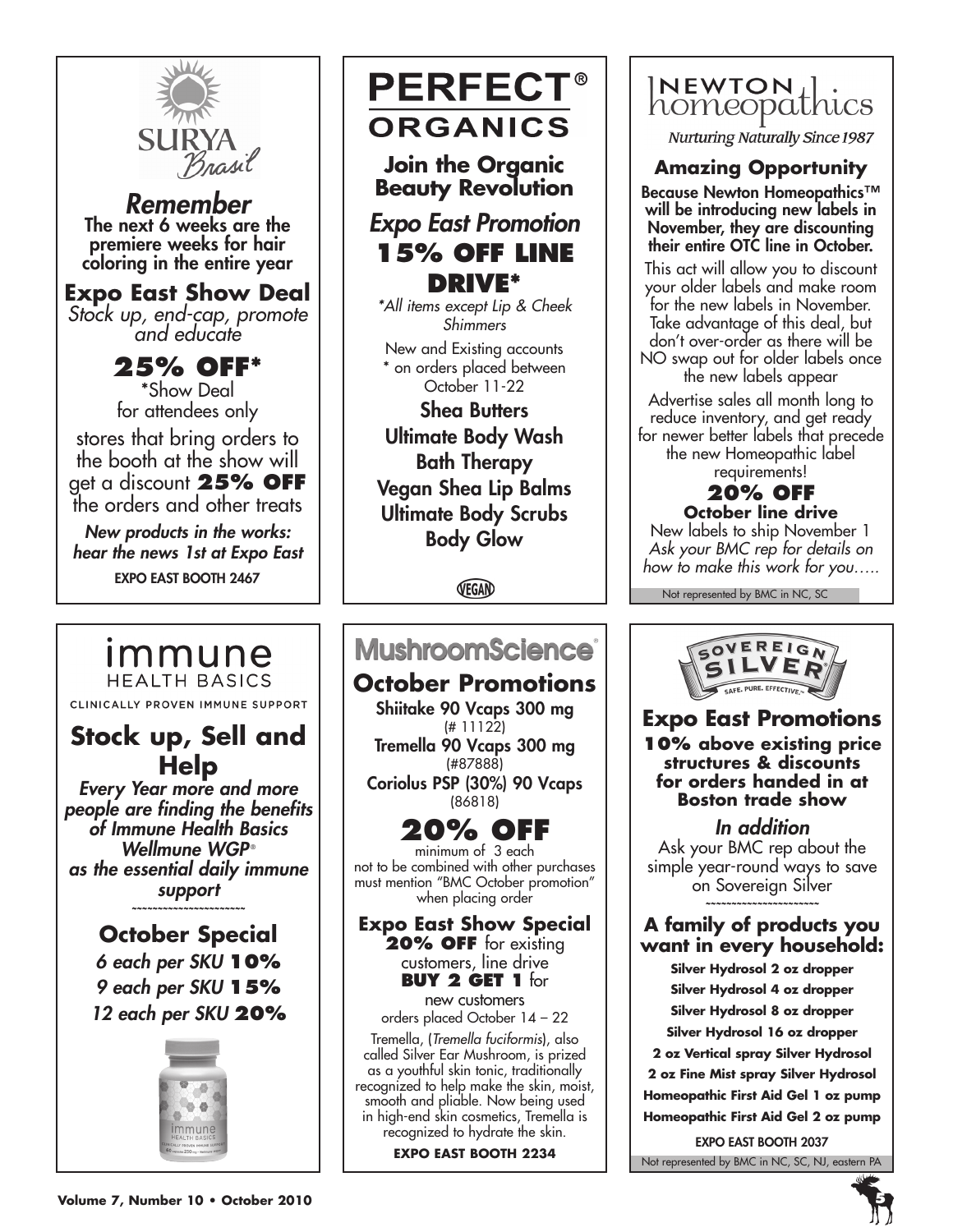### **Salmon**®

*continued from page 2*

and with cancer. The bottom line is that you cannot make sound conclusions from a lack of data, deliberate or not. The FDA should have unequivocally thrown the case out. (but the businessman is the boss in Congress, not the scientist!)

### **The Process**

The question would have to be, was this a political assessment or science. Most telling, for such an important landmark decision, only one person on the FDA panel making the decision was a fish scientist. I guess the other powerful and well-connected Board members are just smart about all science. Interestingly, this issue is not considered a "food" question—though they are concerned with food safety—but rather is part of the new world question of an "animal drug." The FDA was in judgment of a growth hormone placed in an animal: funny, the ironies of life. Bad for Mark McGwire; good for all of us in our daily food!

Again, the major issues are never brought up in the room in the world of political sham theatrics: the facts are mute as the actors read their lines. The issue is profit. The issue was not the cleanliness, the betterment, the safety of the food: it was an uninformed panel deciding whether a company could do business. It was about steamrolling the profit motive forward to benefit—not the scientific inventor or the unattending public—but the brazen businessperson. It was playing God for profit.

Actually, I am shocked that we hear nothing from the religious communities on this. Nothing.

Food safety: a disregarded issue. Environmental safety. The company brags that the product will be indoors (special lighting) removed from other fish. None of the esteemed panel members had the decency to ask that once the patent was allowed to be produced, what would stop the company from selling eggs to other countries, where outdoor pens would be cheaper? A child could see danger in this poor argument. No, ask a few questions and then go to lunch at the same restaurant as the entrepreneurs. Process.

### **Labelling**

Everyone understands that we have already lost the battle. Americans are asleep, no one will notice. The battle line has been set at the defense's one yard line, labeling. Maybe, after this mistake is codified, we can get labeling to note the FrankenSalmon.. Weak defense is always the worst strategy, but consumer groups are impotent when Congress wants to assist business (think about the jobs created in Panama!). This product will never be sold in Europe , where they despise geneticallymodified "materials." It will be our food and our health and our disease states.

The noble warriors want to win a pyrrhic battle with labeling. But they won't. The FDA has rules that are neatly written. There is no need to label this product as anything

but the salmon it is. Who is Congress to make a ruling to stop the progress of pseudoscience: human entrepreneurship is infallible! Without verifiable evidence on concerns for allergenicity, there will be no label designations!! The argument is over: heard in hastily assembled hearing-room that was loud enough to make the evening news to let you know process was followed.

Even the FDA, which declined to make a decision on the first day of the hearings, "had to" forge forward with plans to decide whether the product should be labeled separately *if they ever ruled in favor of the decision later—*the beauty of the perverse dance of power—and of course the rules will be written for the foregone conclusion. Note

that although the FDA could not draw conclusions, all the press commented that everyone knows this will happen; so of course the rules need to be instituted, codified.

You don't codify something you will never pass!!

Enter the good guys. Currently Dennis Kucinich (D, OH) is prepared to present a Bill that would force the issue of labeling genetically-modified FrankenSalmon. He points the finger correctly saying,*"This to me raises questions about who the agency is protecting...They are clearly protecting industry and not the public."* From a supposedly neutral newspaper, *"The FDA says it cannot require a label on the genetically modified food* 

### **How to Know "What to say" Hong Kong. September 2010**

Leading virus experts urge "health authorities" to stay vigilant against the bird flu virus, while admitting that the recent swine epidemic never materialized. In August (2010), the swine flu epidemic was officially declared over. After great publicity (and huge profits to security and pharmaceutical channels), the final death toll was recorded at 18,600: far below the millions the threats conjured.

How can we, health care advocates, keep people involved when the "health authorities" are so irresponsible?

Keep the faith: preaching preventative health care, homeopathic preparations, adaptogenic herbs, medicinal mushrooms, Wellmune WGP® beta glucans, quality – manufactured antioxidants, pure water, Organic/local/fresh and raw foods, exercise, rest and meditation. As the cacophony of talking heads and experts lose credibility, the natural foods store is rising as the source of truthful information for local community health.



Not represented by BMC in NC *Ask your BMC reps for new price lists and intro deals* Expo East Booth 1608



*Where are you buying your AromaTherapy supplies?*

### **Aroma Land can make your aromatherapy section come alive**

- Carrier Oils
- Candle Diffuser
- Empty bottles
- Passive Diffusers
- Room Sprays
- Gifts Baskets
- Unscented AromaFree Bodycare products
	- and a complete selection of essential oils and Organic essential oils

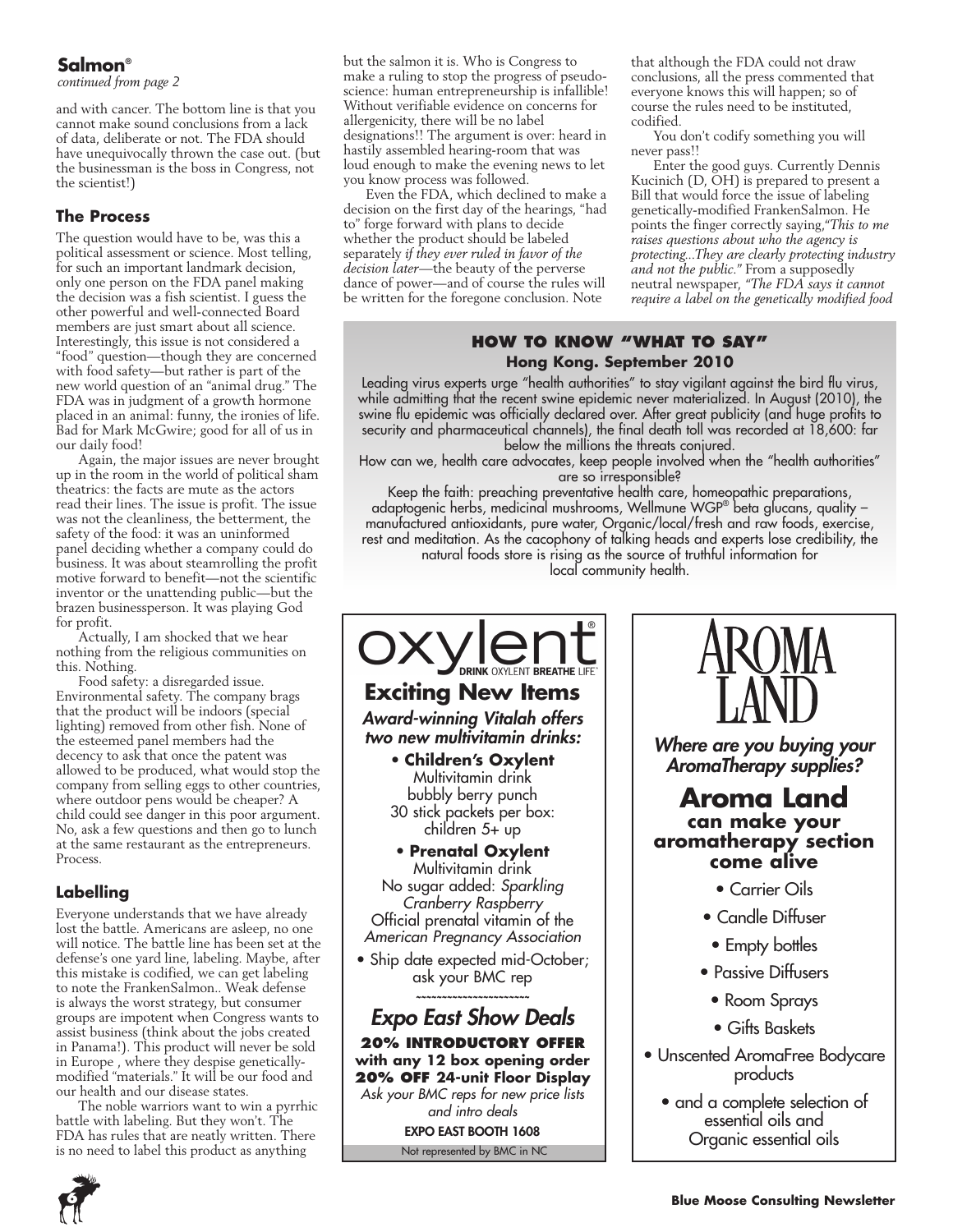*once it determines that the altered fish is not "materially" different from other salmon something agency scientists have said is true."* (when you read something enough, it will often appear to be true…)

Does Congress fear the public on this issue? No, they have us all distracted with their Kabuki comedies and inferior election candidates. Will business balk? No, others will just look to get into the act. Will public sentiment stop the folly? No, discounted salmon will rule the day at walmart.

*What will it take to get you Motivated?*

#### **Honor wild salmon**

A truth: the larger species of fish in our waters are being devastated. We should buy based upon sustainability, and define our own ethical parameters and live by them. Salmon is not the only fish we can live on, and we cannot live on salmon long if we disrupt its breeding patterns. Consider Alaskan salmon a delicacy, not the main daily course. Preserve our American wildlife and let the salmon stocks soar, not dwindle.

### **Distrust people who tell you this large fish is a renewable resource**

Think about what you are told in advertising and question everything. Be smart. Smaller fish are better for general use as opposed to larger fish. A fish that procreates prodigiously with a shorter growth cycle is more renewable that a large fish that lives longer. Kill a 3 year-old salmon and wait three years for a new one, or consume a smaller anchovy and sardine and know the stocks have renewed before the food got to table…which is better?

The people who love the oceans and the animals who live there speak against both krill and against the harvesting of higher

### **Is it the economy?**

The economy seems to be getting better by the day despite the resistance of the politically-motivated. The majority of health food stores—small and big—are moving forward with increasing business and optimism in future success. And still, some stores and regions continue to suffer. What are the successful stores doing at this time to bring in new customers? To have their good message heard? To expand in a weak economy and with the constant encroachment of the mass channel and the internet? *Is it the economy?* All stores need to have those meetings to consider if their sales plan and business models are adjusting with time. All stores need to evaluate their inventories (too much reliance on distributor products?), the presentation of the message within the store; and to reevaluate their mission statements and store personality. If many stores are briskly moving forward, then any store should be able to be able to

stabilize and grow in this market.

food-chain species. No one speaks against the ethical harvest of the pelagic species like anchovy and sardines. Reference the *Monterrey Bay Institute*, not Youtube. Be smart: companies are out to trick you, but the world scientific consensus is normally dependable. Use your brain, and simple logic and move away from the bigger fish and toward small, cold water fish.

Note that only 3% of the ocean's harvested fish right now are used for nutritional supplementation. Nearly all the other 97% is for human protein needs, fish meal and feeding fish farms. Beware motivation and surreptitious persuasion, make your own decisions and be utilitarian with your facts when educating the public that turns to you (not the shark-salesperson) for the truth.

### **Nordic Naturals is an Industry Leader on the Questions of Sustainability.**

**Nordic Naturals** started the dialogue in our industry on sustainable sources of fish for nutritional use a decade ago. This fact is historically relevant. There is a reason that

### **"We Are health food people" Chris Peruzzi, Field Sales Manager, Nordic Naturals**



I am in my fifteenth year as a professional in the Natural Products Industry, but was raised "walking the walk" my whole life. My parents have always been interested in health and good nutrition, so when the opportunity presented itself to me to join a company that sold herbs, I jumped at it. I have been involved professionally ever since. My past positions include: Sales Rep, West Coast Regional Sales Manager, National Sales Manager, and Independent Sales Broker. I now hold the position of Field Sales Manager for Nordic Naturals, and manage 90 sales people

across the entire United States, as well as the key contact for National Accounts, and key regional chain accounts. I reside in Evergreen, CO, and travel on average every other week, and very much enjoy all of the people I work with, the accounts that we sell to, and ultimately sell the highest quality fish oils to the end user...the consumer. Representing a line like Nordic Naturals is a wonderful place to be, knowing that we are providing the highest qualtiy fish oils available to better the public's health concerns.

I have been associated with Michael Hennessey as friends for quite some time now, and am glad and fortunate to work with him after all of these years. It is my privilege to work with an association like Blue Moose Consulting due to their level of integrity, and knowing that they too not only "talk the talk", but "walk the walk."

The photo is of my children (Stefan and Alyssa), and myself...they are my number one mission in teaching about nutrition, health, and life!

Nordic Naturals would never use salmon. Their sourcing of northern Arctic Cod is deliberate, as this is one of the most bountiful fish in the ocean. And because the *Norwegian Ocean Research Institute* is one of the most respected environmental fishing agencies in the world. Nordic associates itself with the *Organization of Norwegian Fisherman* (ONF) and these fisherpeople are environmentalists and they care for the renewable energies of the ocean with a spirit similar to the Native American.

It is important to align with trustworthy companies. The U.N. estimates that ¾ of the planet's fish stocks are already harvesting to their maximum limit. Harvesting smaller, more renewable fish for nutrition is not only providing the best fish, but is the most ethical decision. Nordic Naturals only harvests from abundant waters, using three fish that are not endangered. Nordic supports and educates (using the facts) in the need for stronger fisheries management. Ask your BMC rep for a paper defining a trail of facts that prove our decisions smart and admirable. Nordic Naturals has secured a safe and sustainable vertical pipeline of fish that are wild, and handled to preserve the benefits of nutritional value, cleanliness, purity and freshness. Their 3rd Party testing shows their product to be unparalleled.

### **Get involved and stay involved**

Neither progressive Congresspeople nor public safety advocates can do what you can do. You talk with people all day, every day. You influence lives and opinions. Talk about these FrankenSalmon. Pledge to work hard to stop this product from reaching market. Put the sinister and greedy out of business. Treasure truth and trust those who speak it

The final facts are most important:. FrankenSalmon will not provide Omega-3 EPA + DHA. The best sources of these nutrients are renewable wild fish, especially the smaller species anchovy and sardines.

In conclusion, I ask you to reference Purdue studies (Muir and Howard, 1999; 2004) that postulate that if 60 geneticallymodified fish were bred into a pool of 60,000 wild fish, that the wild fish would be extinct within 40 generations.

*continued on page 8*